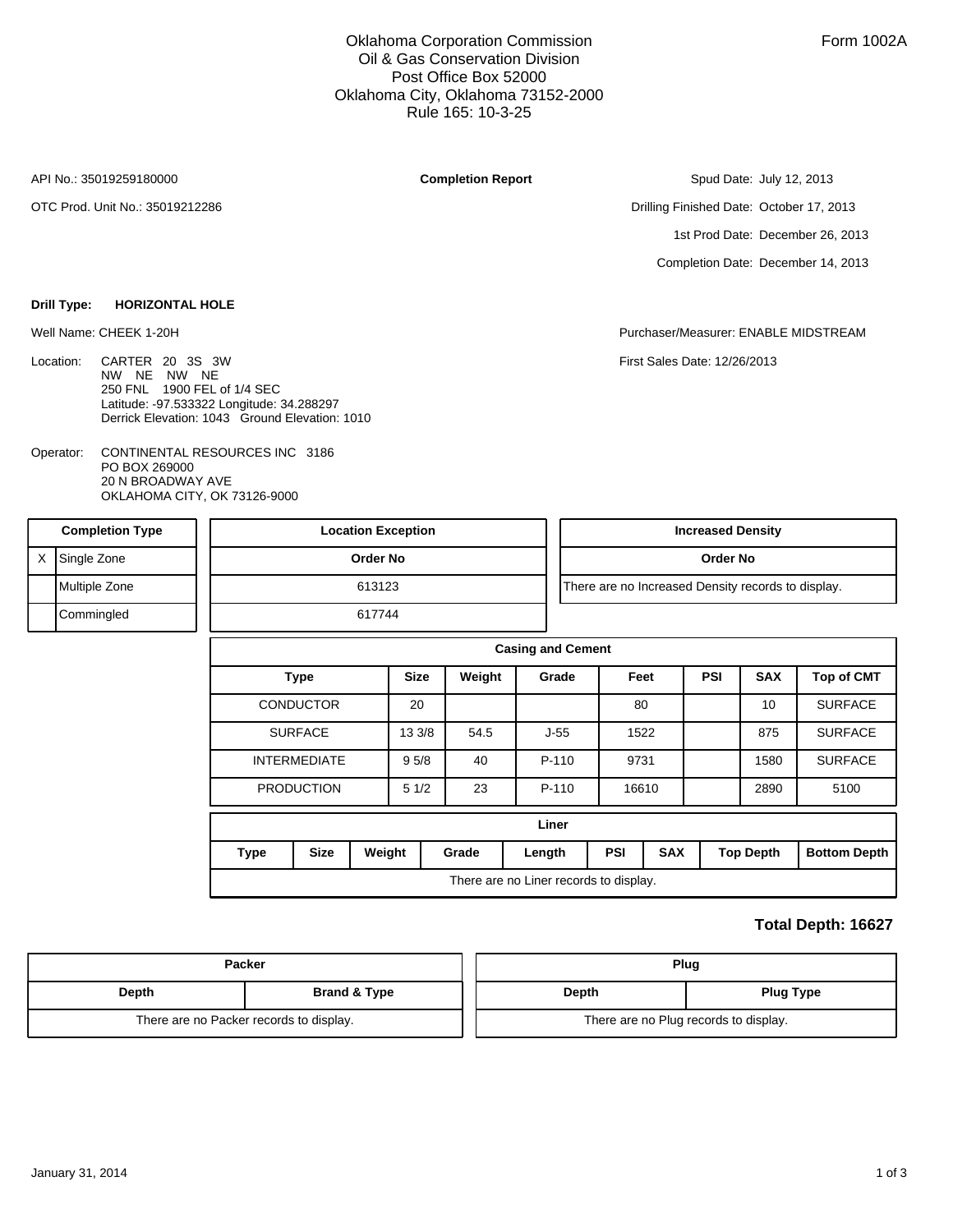| <b>Initial Test Data</b>                     |                          |                       |                             |               |                                                        |                                                        |                         |                             |                                                      |                             |                                                 |
|----------------------------------------------|--------------------------|-----------------------|-----------------------------|---------------|--------------------------------------------------------|--------------------------------------------------------|-------------------------|-----------------------------|------------------------------------------------------|-----------------------------|-------------------------------------------------|
| <b>Test Date</b><br><b>Formation</b>         |                          | Oil<br><b>BBL/Day</b> | <b>Oil-Gravity</b><br>(API) |               | Gas<br><b>MCF/Day</b>                                  | <b>Gas-Oil Ratio</b><br>Cu FT/BBL                      | Water<br><b>BBL/Day</b> | Pumpin or<br><b>Flowing</b> | <b>Initial Shut-</b><br><b>In</b><br><b>Pressure</b> | <b>Choke</b><br><b>Size</b> | <b>Flow</b><br><b>Tubing</b><br><b>Pressure</b> |
| Jan 14, 2014                                 | <b>WOODFORD</b><br>216.8 |                       | 54                          |               | 3164                                                   | 14594                                                  | 1208                    | <b>FLOWING</b>              | 1600                                                 | 64/64                       | 705                                             |
|                                              |                          |                       |                             |               |                                                        | <b>Completion and Test Data by Producing Formation</b> |                         |                             |                                                      |                             |                                                 |
|                                              | Formation Name: WOODFORD |                       |                             | Code: 319WDFD |                                                        |                                                        | Class: OIL              |                             |                                                      |                             |                                                 |
| <b>Spacing Orders</b>                        |                          |                       |                             |               |                                                        | <b>Perforated Intervals</b>                            |                         |                             |                                                      |                             |                                                 |
| <b>Order No</b><br><b>Unit Size</b>          |                          |                       | From                        |               |                                                        | To                                                     |                         |                             |                                                      |                             |                                                 |
| 611913                                       |                          | 640                   |                             |               | 12544                                                  |                                                        | 16456                   |                             |                                                      |                             |                                                 |
| <b>Acid Volumes</b>                          |                          |                       |                             |               | <b>Fracture Treatments</b>                             |                                                        |                         |                             |                                                      |                             |                                                 |
| There are no Acid Volume records to display. |                          |                       |                             |               | 157,593 BBLS OF SLICKWATER & 3,447,880 LBS OF<br>SAND. |                                                        |                         |                             |                                                      |                             |                                                 |
|                                              |                          |                       |                             |               |                                                        |                                                        |                         |                             |                                                      |                             |                                                 |
|                                              |                          |                       |                             |               |                                                        |                                                        |                         |                             |                                                      |                             |                                                 |

| Formation       | Top   | Were open hole logs run? Yes                        |
|-----------------|-------|-----------------------------------------------------|
| <b>DEESE</b>    | 5849  | Date last log run: July 30, 2013                    |
| <b>SPRINGER</b> | 9700  | Were unusual drilling circumstances encountered? No |
| <b>CANEY</b>    | 11469 | Explanation:                                        |
| <b>SYCAMORE</b> | 11592 |                                                     |
| <b>WOODFORD</b> | 12131 |                                                     |

## **Other Remarks**

CEMENT PUMPED DOWN 5 1/2 BY 9 5/8 ANNULUS.

INITIAL TEST DATA CASING PRESSURE IS 300 PSI.

 WE RESPECTFULLY REQUEST UP TO 90 DAYS TO COMPLETE THE FORM 1016 BACK PRESSURE TESTING. TESTING WILL BE COMPLETED NO LATER THAN APRIL 25, 2014. IRREGULAR SECTION. OCC: FLE ORDER HAS NOT BEEN ISSUED. WE HAVE ACCEPTED OPERATORS DATA AS SUBMITTED.